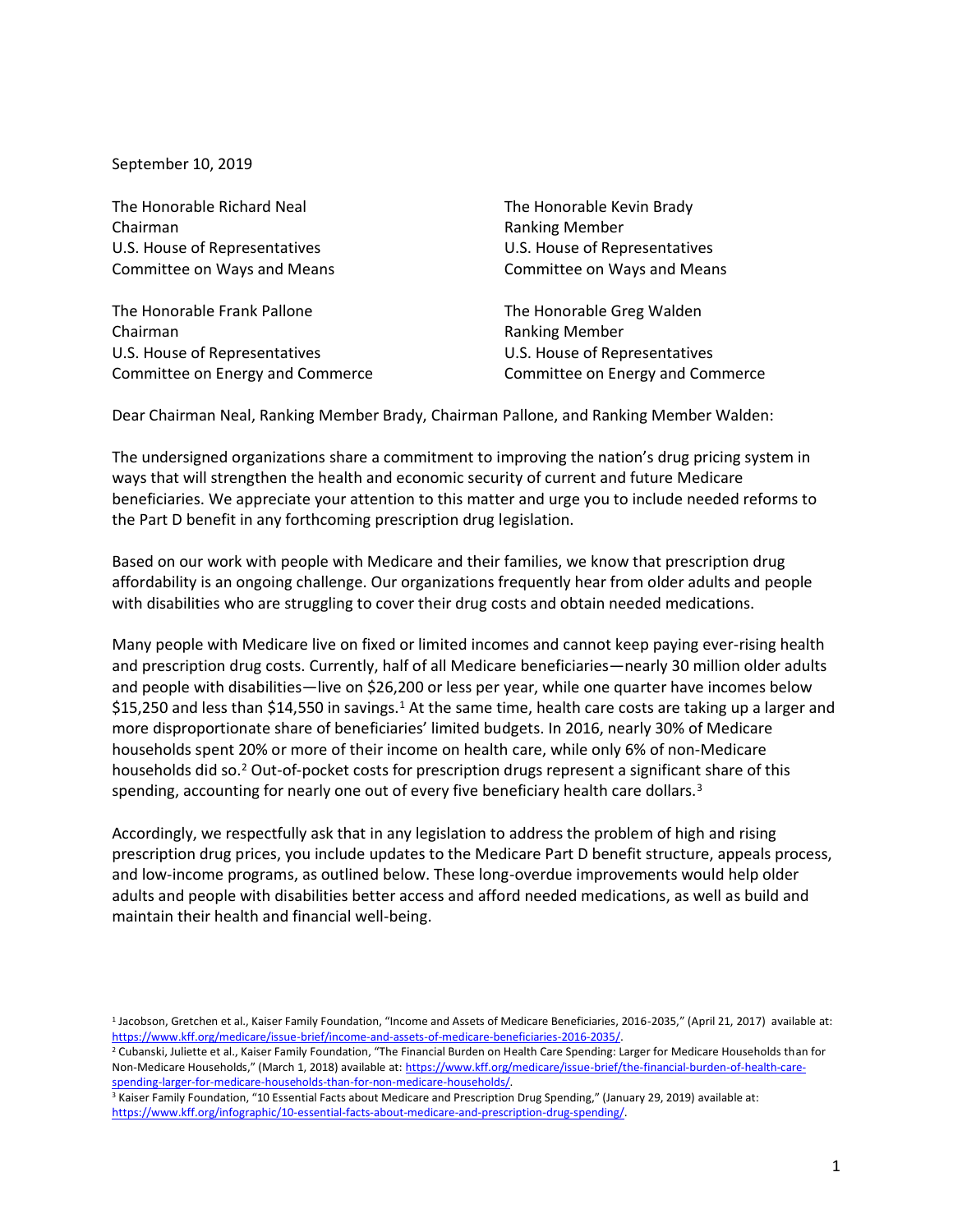## **Medicare Part D Benefit Structure**

The Medicare Part D benefit structure is contributing to the affordability challenges facing many people with Medicare. In particular, the absence of a meaningful cap on beneficiary expenses and lack of an effective reinsurance scheme mean the program is unable to lower drug prices or protect enrollees from these rising costs. We urge you to revisit and improve the benefit's design. To that end, we recommend the following changes:

**Establish an Out-of-Pocket Cap**. While the Part D drug benefit does include an out-of-pocket (OOP) limit, it is not a hard cap. Instead, beneficiaries not receiving low-income subsidies (LIS) that help pay Part D premiums and cost sharing must pay 5% of their drug costs indefinitely once they reach the catastrophic coverage level—at which point they've already spent thousands of dollars out of pocket. In 2017, over 1 million non-LIS Part D enrollees had OOP spending above the catastrophic threshold, with average annual out-of-pocket costs exceeding \$3,200. <sup>4</sup> A hard OOP cap would help reduce costs and enhance predictability for enrollees. As a further step to improve affordability, we seek a stop to the increase of the current \$5,100 threshold amount by \$1,250 up to \$6,350 at the end of this year, as prescribed in current law.

**Ensure Proportional Liability Among Payers**. When contemplating the appropriate liability for each payer in the post-cap period, we encourage you to ensure that both prescription drug plans and drug manufacturers have meaningful and proportional liability for each phase of the Part D benefit. Equitable, balanced incentives would help better control costs for beneficiaries and the program.

**Maintain Manufacturer Coverage Gap Discounts in the TrOOP Calculation**. Some proposals to restructure the Part D benefit suggest that, in addition to changing the reinsurance liabilities above the catastrophic threshold and establishing an OOP cap, manufacturer coverage gap discounts should no longer count towards true out-of-pocket costs (TrOOP). We strongly oppose excluding manufacturer discounts from TrOOP costs. Even when combined with an OOP cap, this policy would increase costs for many beneficiaries by keeping them in the coverage gap longer.

**Simultaneously Address the Root of the Problem**. While we support capping OOP costs for Part D enrollees, there must also be efforts to address the underlying problem of high and rising prescription drug prices, such as exploring opportunities for bipartisan agreement on ways the Medicare program can negotiate prices with manufacturers. Consumers should not pay sky-high prices and neither should the Medicare program.

## **Medicare Part D Appeals Process**

The Medicare Part D appeals process is an essential safety valve. For example, the process can allow access to prescription medications that are not on the plan's formulary, or are subject to high cost sharing, when formulary or lower-cost alternatives are not appropriate. However, we consistently observe that many Part D enrollees struggle to navigate this overly complex system, resulting in delays in access to needed prescription drugs, abandonment of prescribed medications, reduced adherence to treatment protocols, worse health outcomes, and higher costs. To alleviate these challenges, we encourage you to make the following improvements:

<sup>4</sup> Cubanski, Juliette et al., Kaiser Family Foundation, "How Many Medicare Part D Enrollees Had High Out-of-Pocket Drug Costs in 2017?" (June 21, 2019) available at[: https://www.kff.org/medicare/issue-brief/how-many-medicare-part-d-enrollees-had-high-out-of-pocket-drug-costs-in-](https://www.kff.org/medicare/issue-brief/how-many-medicare-part-d-enrollees-had-high-out-of-pocket-drug-costs-in-2017/)[2017/.](https://www.kff.org/medicare/issue-brief/how-many-medicare-part-d-enrollees-had-high-out-of-pocket-drug-costs-in-2017/)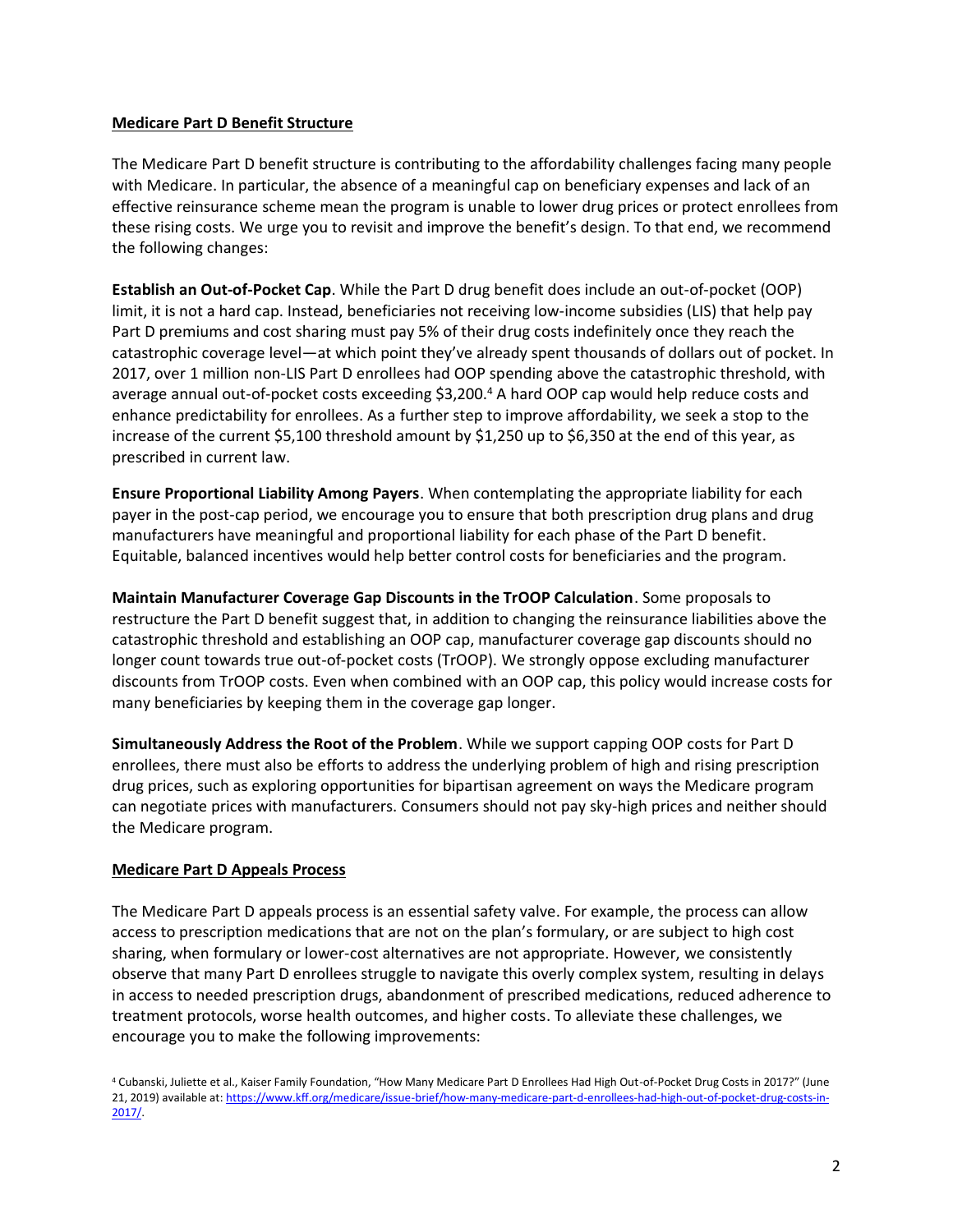**Streamline Medicare Part D Coverage Determinations and Appeals.** Our organizations often hear from Part D enrollees who are struggling with appeals and coverage-related issues. Many were told at the pharmacy counter that their plan would not cover their medication—but not the reason why.

Pharmacists do not tend to have this information and can only direct enrollees to contact their plan for an explanation. As a result, affected enrollees may leave the pharmacy without their medication or a clear understanding of why it was denied. Many are also unaware of their right to appeal and do not know how to go about initiating the appeals process.<sup>5</sup> Confused about what to do next, some may bypass the appeals process—knowingly or not—returning later to pay what they can out-of-pocket, or deciding to forego the medication altogether. Those who do take action must embark on a tedious factfinding mission. This includes calling their plan to learn why the medication was refused and working with their physician to determine the best path forward, such as trying an alternative drug or appealing to the plan for coverage of the medication as prescribed.

Beneficiaries who decide to appeal must then re-engage with their plan to obtain a written denial that explains the plan's reason for non-coverage—even though the plan has already issued a denial at the pharmacy counter, and even though the beneficiary has already contacted their plan to learn why. Only upon receipt of this "official" notice, known as a coverage determination, may a beneficiary request a formal appeal, termed a redetermination.

This multi-step, prolonged process proves burdensome and time-consuming for Medicare beneficiaries, pharmacists, plans, and prescribing physicians. These systemic inefficiencies can lead to delays in beneficiary access to needed prescriptions, abandonment of medications, reduced adherence to treatment protocols, worse health outcomes, and higher costs.

To meaningfully address these challenges, we recommend allowing a refusal at the pharmacy counter to function as the plan's initial coverage determination. This one change—effectively initiating the appeals process at the time of the refusal—would serve the dual purpose of eliminating unnecessary steps within the current system while also expediting the appeals process for those who need it. We strongly support the bipartisan Streamlining Part D Appeals Process Act (S. 1861/H.R. 3924), which would accomplish these goals.

Notably, H.R. 3924's improvements have a strong history of bipartisan support. For example, a February 4, 2014 letter to Centers for Medicare & Medicaid Services (CMS) Administrator Marilyn Tavenner signed by every member of the Senate Finance Committee—states, in part: "We recommend improving the Part D appeals process…to allow the beneficiary to initiate the appeals process at the pharmacy counter when he/she is first notified the drug is not covered by the part D plan."<sup>6</sup> Most recently, during the Senate Finance Committee's July 25 Executive Session, Senator Cardin highlighted Committee

<sup>6</sup> Letter from the U.S. Senate Committee on Finance to CMS Administrator Tavenner (February 5. 2014) available at:

[https://califesciences.org/wp-content/uploads/2015/06/Senate-Finance-Committee-Bipartisan-Letter-Opposing-Elimination-of-Six-Protected-](https://califesciences.org/wp-content/uploads/2015/06/Senate-Finance-Committee-Bipartisan-Letter-Opposing-Elimination-of-Six-Protected-Classes-of-Prescription-Drugs-from-Medicare-Part-D-February-5-2014.pdf)[Classes-of-Prescription-Drugs-from-Medicare-Part-D-February-5-2014.pdf.](https://califesciences.org/wp-content/uploads/2015/06/Senate-Finance-Committee-Bipartisan-Letter-Opposing-Elimination-of-Six-Protected-Classes-of-Prescription-Drugs-from-Medicare-Part-D-February-5-2014.pdf)

<sup>5</sup> Presentation by Sokolovsky, L., Suzuki, S. and L. Metayer, "Part D exceptions and appeals" (September 2013), available at: [http://www.medpac.gov/transcripts/part d exceptions & appeals.pdf](http://www.medpac.gov/transcripts/part%20d%20exceptions%20&%20appeals.pdf); CMS, "Fact Sheets: Part D Reconsideration Appeals Data, Part D Fact Sheets CY 2011" (2011), available at: [http://www.cms.gov/Medicare/Appeals-and-](http://www.cms.gov/Medicare/Appeals-and-%20Grievances/MedPrescriptDrugApplGriev/Reconsiderations.html)[Grievances/MedPrescriptDrugApplGriev/Reconsiderations.html.](http://www.cms.gov/Medicare/Appeals-and-%20Grievances/MedPrescriptDrugApplGriev/Reconsiderations.html)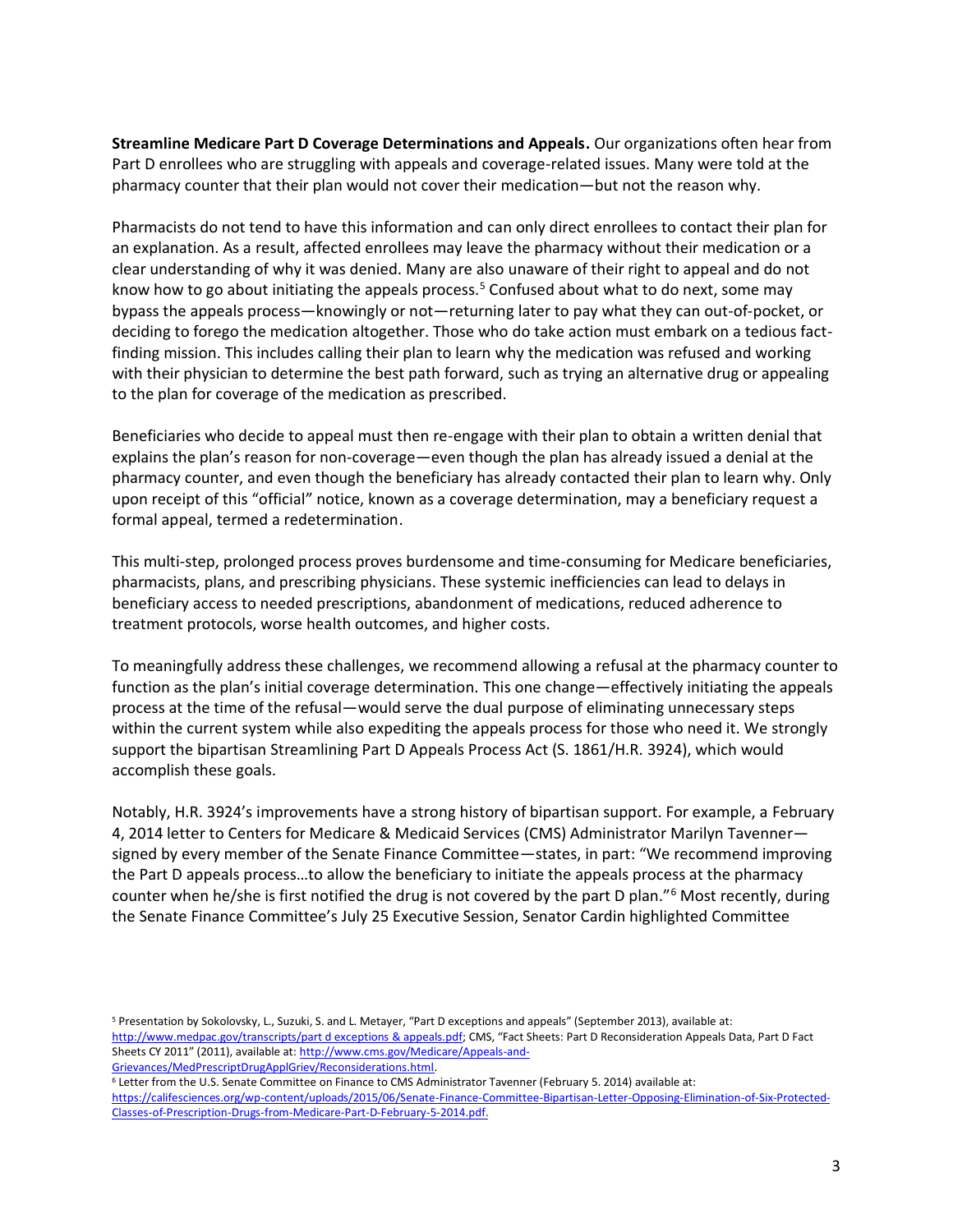members' "strong bipartisan support" for the companion bill (S. 1861) and Ranking Member Wyden also expressed his agreement with this policy change.<sup>7</sup>

The need for this broadly supported legislation is likely only to grow more urgent. Part D plans are increasingly adopting utilization management strategies such as quantity limits, prior authorization, and step therapy in an effort to control costs.<sup>8</sup> While these restrictions may be applied in ways that maintain enrollee access to appropriate medications, they often instead lead to medication delays or denials, forcing beneficiaries to then work through the deeply flawed appeals process in order to obtain needed therapies. Already, these controls are one of the most common reasons why a prescription is denied at the pharmacy counter.<sup>9</sup> Such practices—and their effects—are likely to become more widespread if, as discussed above, the Part D benefit is restructured in ways that increase plan liability. While we strongly support those reforms, we recognize that plans may respond by imposing additional cost controls pushing an ever-growing number of beneficiaries into a broken appeals system.

We urge you to address the long-standing need for a streamlined Part D appeals process without delay, by including H.R. 3924 in your forthcoming drug pricing package. These improvements are needed to ensure that people with Medicare can better access, understand, and manage the Part D appeals process—now and in the future.

**Expand Tiering Exceptions.** We also strongly support the establishment of a cost-sharing exception and appeal process for drugs included on the specialty tier. For all other plan formulary tiers, beneficiaries may request an exception from the plan, asking that the drug be placed on a lower cost-sharing tier provided that the lower-tier medication is inappropriate for their specific medical needs. No such request is available for specialty tier drugs. At the same time, spending on these drugs has increased substantially in recent years. According to the Congressional Budget Office (CBO), Part D spending on specialty drugs rose from \$8.7 billion in 2010 to \$32.8 billion in 2015, accounting for about 30% of Part D spending on prescription drugs that year, up from 13% in 2010.<sup>10</sup>

Drugs on the specialty tier represent an increasing cost burden for beneficiaries. We encourage you to work with CMS to implement an exception and appeal process for the specialty drug tier at the earliest possible time.

**Apply Medicare Part B and Medicaid Standards to Coverage Rules for Off-Label Prescription Drugs in Medicare Part D.** When determining whether to cover an off-label use of an FDA-approved prescription drug, the Medicare Part B program, as well as many private insurance carriers and state Medicaid programs, include in their analysis a consideration of peer-reviewed literature, such as respected medical journals. The Medicare Part D program, however, does not permit reliance on peer-reviewed support at all. Instead, the program automatically denies coverage unless there is a supportive listing in one of three commercially-produced compendia. This inconsistency with standard practice of many

<sup>7</sup> Transcript, Senate Committee on Finance, "Open Executive Session to Consider An Original Bill Entitled The Prescription Drug Pricing Reduction Act of 2019" (July 25, 2019) available at: [https://www.finance.senate.gov/imo/media/doc/7-25-19%20--](https://www.finance.senate.gov/imo/media/doc/7-25-19%20--%20RX%20Drug%20Pricing%20Reduction%20Act%20of%202019.pdf) [%20RX%20Drug%20Pricing%20Reduction%20Act%20of%202019.pdf.](https://www.finance.senate.gov/imo/media/doc/7-25-19%20--%20RX%20Drug%20Pricing%20Reduction%20Act%20of%202019.pdf)

<sup>&</sup>lt;sup>8</sup> Hoadley, Jack et al., Kaiser Family Foundation, "Medicare Part D at Ten Years: The 2015 Marketplace and Key Trends, 2006-2015" (Oct. 5. 2015) available at[: http://files.kff.org/attachment/report-medicare-part-d-at-ten-years-the-2015-marketplace-and-key-trends-2006-2015.](http://files.kff.org/attachment/report-medicare-part-d-at-ten-years-the-2015-marketplace-and-key-trends-2006-2015) <sup>9</sup> MedPAC, "Report to the Congress: Medicare Payment Policy" (March 2019), available at: [http://medpac.gov/docs/default](http://medpac.gov/docs/default-source/reports/mar19_medpac_ch14_sec.pdf?sfvrsn=0)[source/reports/mar19\\_medpac\\_ch14\\_sec.pdf?sfvrsn=0.](http://medpac.gov/docs/default-source/reports/mar19_medpac_ch14_sec.pdf?sfvrsn=0)

<sup>&</sup>lt;sup>10</sup> Anderson-Cook, Anna et al., Congressional Budget Office, "Prices for and Spending on Specialty Drugs in Medicare Part D and Medicaid: An In-Depth Analysis" (March 2019) available at: [https://www.cbo.gov/system/files?file=2019-03/55011-Specialty\\_Drugs\\_WP.pdf.](https://www.cbo.gov/system/files?file=2019-03/55011-Specialty_Drugs_WP.pdf)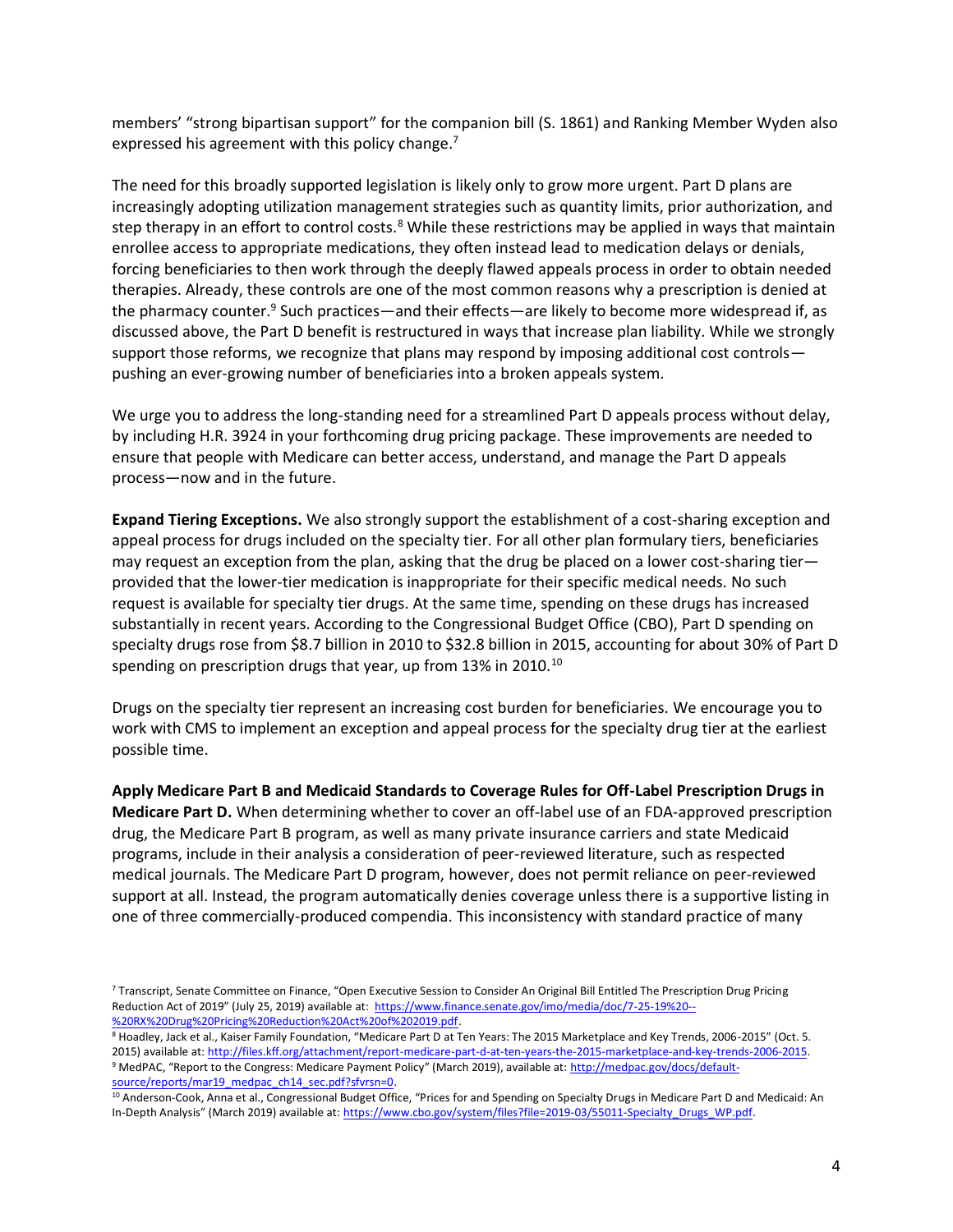other insurers has created serious barriers to accessing effective and sometimes life-saving prescription drugs and has been a source of frustration for providers and beneficiaries alike.

We urge you to correct this misalignment and allow use of peer reviewed literature in Medicare Part D. Specifically, we support amending Section 1927(k)(6) of the Social Security Act (42 U.S.C. 1396r-8(k)(6)), the Part D definition of a "medically accepted indication," to align the definition with that used in the Medicaid portion of the Social Security Act.

## **Medicare Part D Low Income Programs**

The Part D Low-Income Subsidy (LIS), or Extra Help, was designed to address the needs of low-income Medicare beneficiaries, but the program has significant flaws that should be addressed. Congress should consider making the following changes to Extra Help and other low-income assistance programs in order to increase access and affordability:

**Eliminate the Asset Test & Expand Eligibility for LIS.** We support eliminating the asset test and extending the standard LIS benefit to all people under 200% of the federal poverty limit, as outlined in the Medicare Extra Rx HELP Act (S. 691). We also support interim steps to lessen the burden of the asset test, such as treating retirement savings accounts in the same manner as pensions are currently—with distributions counting as income but discounting the savings from assets.

**Eliminate Cost-Sharing on Generics for LIS Beneficiaries.** We also recommend eliminating cost sharing on generics for LIS beneficiaries. Even a minimal amount of cost sharing can be a barrier to access. While some plans do offer \$0 copay for some generics, applying this policy consistently to all generics would more effectively reduce financial burdens for low-income beneficiaries and increase medication adherence. Encouraging the use of generics should never come at a cost of limiting access to the full range of medications, however. It is important that reducing generic copays to \$0 not be accompanied by an increase in LIS cost sharing for branded drugs.

**Notify All LIS Enrollees Who Have Premium Liability about \$0 Premium Plans.** Currently, CMS sends the LIS "Chooser's Notice" only to LIS enrollees with new or increased premium liability relative to the previous year. We are concerned that many LIS enrollees who will have reduced or identical premium liability year-over-year do not receive the notice, regardless of how high their new premium would be. We recommend requiring that CMS send the Chooser's Notice to all LIS enrollees who have premium liability. This small change would help the LIS program work more efficiently and give LIS enrollees the tools they need to choose the lowest cost plans—thereby decreasing the financial burden for all stakeholders involved.

**Index LIS Copayments and Deductibles for LIS Enrollees to the Social Security Cost of Living Adjustment (COLA).** Under current law, LIS enrollees with incomes below 100% of the federal poverty level (FPL) have their prescription drug cost sharing increased according to the Consumer Price Index. For LIS enrollees with incomes between 100 and 150% of poverty, their cost sharing is increased according to the percentage increase in average per capita aggregate expenditures for covered Part D drugs. The Social Security COLA is the most accurate reflection of annual income increases for these fixed-income populations and is therefore likely the best index to use for each of these groups. The current indexing methodology for the 100-150% FPL group is particularly problematic since it increases out-of-pocket costs at a higher rate than increases in ability to pay and erodes the value of the LIS benefit over time.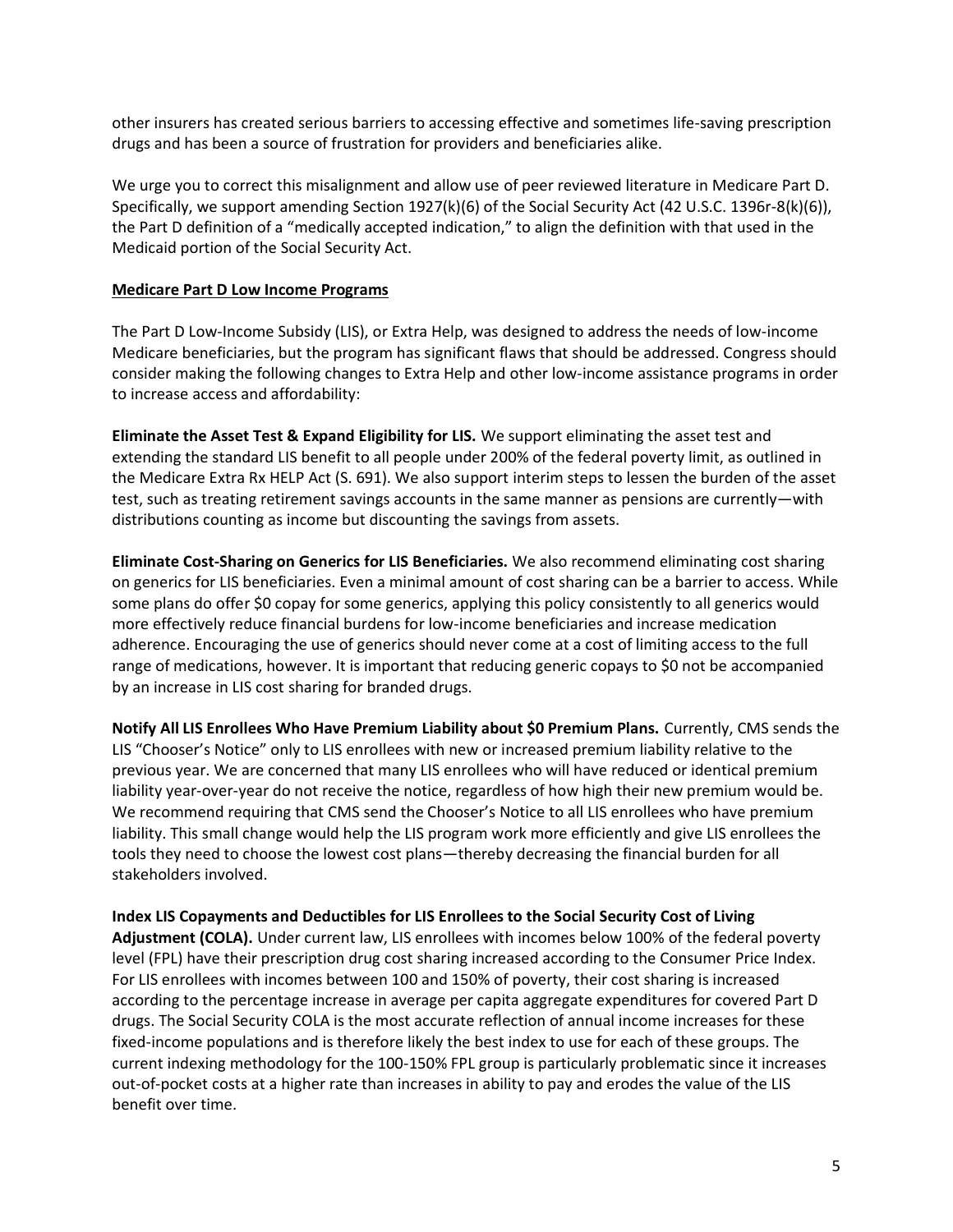**Replace LIS Random Assignment with Intelligent Assignment.** Rather than randomly assigning LIS enrollees into new plans, assigning them based on their individual prescription drug needs would reduce their out-of-pocket costs and Medicare program spending. A 2007 House bill, H.R. 3162, included a provision on intelligent assignment that CBO scored at \$1.2 billion in savings over 10 years.<sup>11</sup> Factoring in prior medication use, pharmacy preferences, and cost savings into the assignment process can improve access to needed drugs and save money both for beneficiaries and the Medicare program. According to a June 14, 2014 *Health Affairs* article: "We used an intelligent assignment algorithm and 2008-09 Part D drug use and spending data to match enrollees to available plans according to their medication needs. We found that such a reassignment approach could have saved the federal government over \$5 billion in 2009, for government savings of \$710 (median: \$368) per enrollee with a low-income subsidy."<sup>12</sup>

**Make LI NET Permanent**. We are also supportive of proposals to make the Limited Income Newly Eligible Transition (LI NET) Program permanent, including as provided for in the Beneficiary Education Tools Telehealth & Extenders (BETTER) Act of 2019 (H.R. 3417) and in the Senate Finance Committee's drug pricing bill as considered on July 25. This program acts as an important safety net for beneficiaries who are eligible for LIS but not yet receiving Part D coverage. It allows beneficiaries immediate access to covered Part D drugs at the point-of-sale during the period that begins on the first day of the month a person is determined to be eligible for LIS. This prevents beneficiaries from experiencing a lapse in access to their prescription drugs.

**Improve Language Access for Part D Beneficiaries.** U.S. Census data estimates that in 2017, over 10 million older adults over age 60 speak a language other than English at home and 6 million speak English less than "very well." Furthermore, the 2017 Medicare Beneficiary Survey Early Look Data Brief shows that 12% of Medicare beneficiaries living in the community report that English is not their primary language. Other reports from the Office of Minority Health estimate that almost 2 million beneficiaries speak languages other than English or Spanish, including over 200,000 beneficiaries who speak Chinese, over 150,000 who speak Vietnamese, and over 140,000 who speak Tagalog.

Currently, important Part D notices and other Medicare information are sent to most of these limited English proficient (LEP) beneficiaries in English (or Spanish). Moreover, beneficiaries can only submit the LIS application in English or Spanish. While the Social Security Administration has made translations of the LIS application available in multiple languages, those translations only serve as guides. LEP beneficiaries must transcribe their information to the English or Spanish version of the application in order to submit it.

We recommend requiring that CMS translate important Part D notices, including notices of disenrollment and coverage denials, into all languages spoken by either 1,000 individuals or 5% of the population in the service area, whichever is lower. CMS's current 5% threshold, used alone, results in most documents only being translated into Spanish. Similarly, we recommend directing the Social Security Commissioner to allow individuals to directly submit LIS applications in the 18 languages

<sup>&</sup>lt;sup>11</sup> See Sec. 218 of Rep. Dingell's Children's Health and Medicare Protection (CHAMP) Act – H.R. 3162, passed the House on 8/1/07, available at: <https://www.congress.gov/bill/110th-congress/housebill/3162/text?q=%7B%22search%22%3A%22HR+3162%22%7D&r=1&s=1> and scored by CBO as saving \$1.2 billion over 10 years[: https://www.cbo.gov/sites/default/files/110th-congress-2007-](https://www.cbo.gov/sites/default/files/110th-congress-2007-2008/costestimate/hr316200.pdf) [2008/costestimate/hr316200.pdf.](https://www.cbo.gov/sites/default/files/110th-congress-2007-2008/costestimate/hr316200.pdf)

<sup>&</sup>lt;sup>12</sup> Zhang, Zhou, and Faik, Health Affairs, "A Simple Change to the Medicare Part D Low-Income Subsidy Program Could Save \$5 Billon" (June 2014) available at[: https://www.healthaffairs.org/doi/full/10.1377/hlthaff.2013.1083.](https://www.healthaffairs.org/doi/full/10.1377/hlthaff.2013.1083)